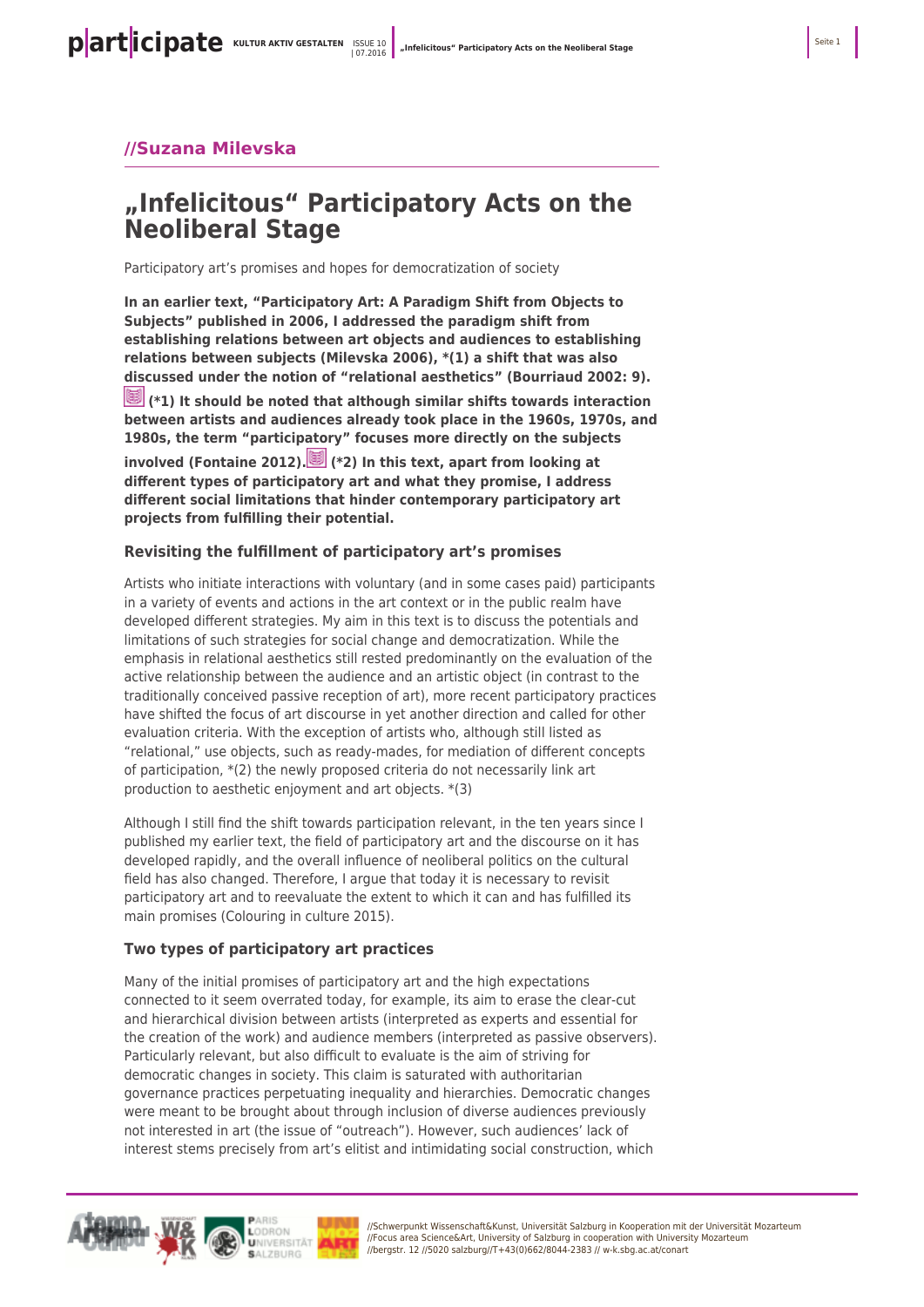can't be overcome by individual projects. Also difficult to evaluate is participatory projects' aim of revealing social injustice within cultural, social, and political structures.

In this respect, the question posed by Giorgio Agamben with regard to World War II concentration camps of what type of "juridical structure [is present] that such

eventscould take place there?" (Agamben 1998: 166)  $\mathbb{E}$  (\*5) is among the key questions asked by artistic practices with reference to injustices present in contemporary society. Albeit the question is merely rhetorical as artists hope to raise awareness of specific social injustices rather than bring about substantial changes. However, the question of whether art truly possesses such potential is currently more relevant than ever before and begs clearer articulation, as "participatory art" has become too general a term.

Among the many different categories for characterizing participatory art practices, those suggested by the art market researcher Alan Brown based on different media and professional designations remain especially relevant: inventive, interpretive, curatorial, observational, ambient arts participation, and politically driven participatory projects (Brown 2006)[.](#page-7-3) (\*6) Another interpretation of participatory art's call for dismantling social hierarchies can be linked to Niklas Luhmann's theory of social systems, which focuses on questions of communication, the relationship between power and trust, and the construction of truth within "art as a social system." \*(4)

However, the crucial distinction is between two different types of participatory art projects: the first type, based on the various waves of artistic and

curatorial/institutional critique, (see Möntmann 2009: 155-161[;](#page-7-4) Alberro/Stimson2009; (3) (\*8) Steverl 200[6](#page-8-1) (3) (\*9)), is concerned with participation within the art system and deals with the relationship between the a) art institution–audience, b) artist–art institution (museum, gallery), c) artist–curator, etc. I see this first branch of participatory art as closely linked to and instrumental for institutional-critique.

Although still relevant, the limits of such art practices have already been pointed out by the common criticism that the outcome of institutional critique is reviving the art institutions, but does not lead to fundamental institutional change. \*(5) Unfortunately, even though the main aims of participatory art stemmed from the need to deconstruct existing hierarchies between "high" and "low" art and culture and were therefore linked from the outset to institutional critique and other critical practices and discourses, it rarely manages to go beyond an individual-centered artistic practice and does not overstep an aesthetic-centered authority although it strives to become a means for expanding the art field's projections, promises, and expectations. \*(6)

The second type of participatory art practice deals with participation as a means for establishing a more democratic society in general—its main prerogative is therefore to foster more profound social and political changes that are not limited solely to changes within the art system. This more ambitious kind of participatory art induces the need to reflect on participation in the more general socio-political context of contradictions in contemporary democratic societies. My main claim in the earlier text from 2006 was that rather than looking at participatory art merely in the context of art history and curatorial practices, a perspective dominating art circles and literature on art at the time, a wider social analysis that includes philosophical, cultural, and socio-political theories of democratization of art and its institutional

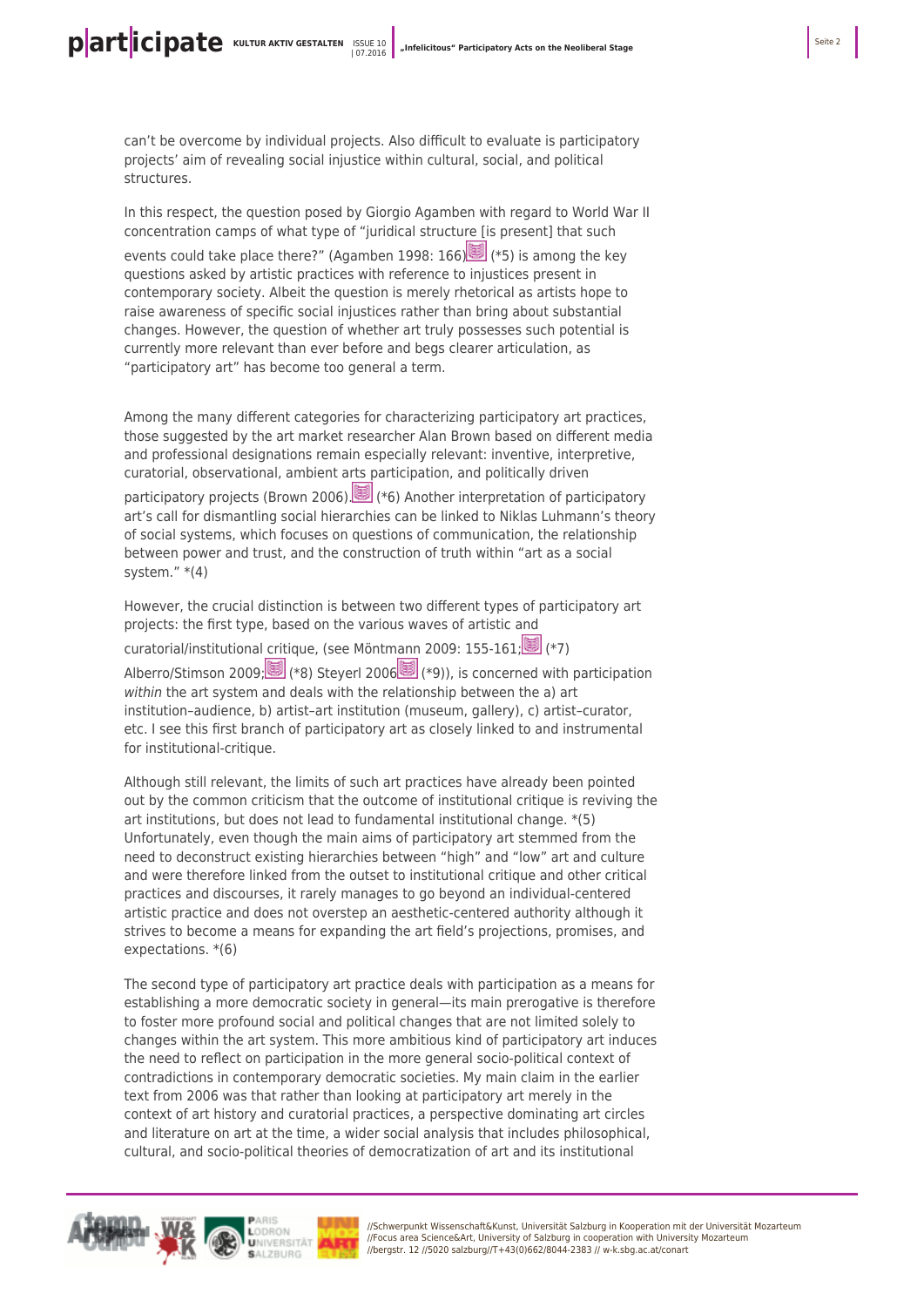structures would facilitate a better understanding of participatory art and its discourse. The critical responses to some of the more recent art projects that have claimed to use relational and participatory strategies, voiced by their participants, other artists, and activist initiatives confirm the need to challenge elitist and hierarchical structures in the context of conceptually and politically defined critical art practices. \*(7)

This is not to say that all participatory art discourse is misconstrued, nor is it an attempt to criticize its emphasis on social and ethical values over aesthetic and formal components. Art theories are not always capable of locating the gaps between participation's promise in theory and its shortcomings in concrete art projects in different contexts. I am actually interested in the promises and hopes raised by establishing certain unique relations with subjects in such projects, but it is not enough to locate them within the "laboratory conditions" of art galleries; instead, it is also vital to reflect on these projects in relation to both the real life of their participants and the general social context. Philosophical, political, and sociological theories are currently appropriated mainly through post-conceptual, socially and politically engaged art, or through art activism. However, similar art discourses and practices, such as community-based art projects, were produced by artists in the 1960s and 1970s, for example by Stephen Willats, and anticipated contemporary theory and practice. \*(8)

Participation is a demanding activation of multiple relations that are initiated and directed by artists and often prompted by art institutions. These relations, however, often become objectified as they are limited to short-term projects and are subjected to the pressures of producing outcomes and reaching out to audiences, as reflected in numbers, etc. This is also linked to the tensions stemming from collaborative art practices, in particular regarding authorship and remuneration, which often create new invisible hierarchies between initiators and participants based on professional or other differences. While inviting the audience to actively participate, artists offering participatory projects create an interface that needs to be well-prepared in advance, and one that is highly contextualized within a specific social, cultural, and political environment.

The shift of focus from the reception of art objects to the more demanding and complex relations among subjects (e.g., artists, collaborators, invited or accidental participants, organizers, etc.) that are structured through the artistic procedures and strategies is tied to neoliberal policies. It happens as a kind of enforced response of art practice to a redefinition of the concept of community and the communitarian in the frame of neoliberal, multicultural policies and as a kind of follow-up to the social demands for inclusion. The shift focuses on marginalized groups of citizens who have been excluded mainly from their own social environment or from participation in public cultural life rather than from aesthetic objects.

#### **Paradoxes and the production of new distinctions**

I would like to point out a paradox: such a "participatory shift" in the arts simultaneously creates new hierarchies and differentiations, new fears and obstacles, and the political correctness principle governing such practices is often demotivating for artists who are not members of underprivileged or minority groups. \*(9)

Some of the artists who have been engaged with participatory art practices and have involved underprivileged communities in their projects turn towards commercial and profit-driven artistic practices and continue to produce objects and



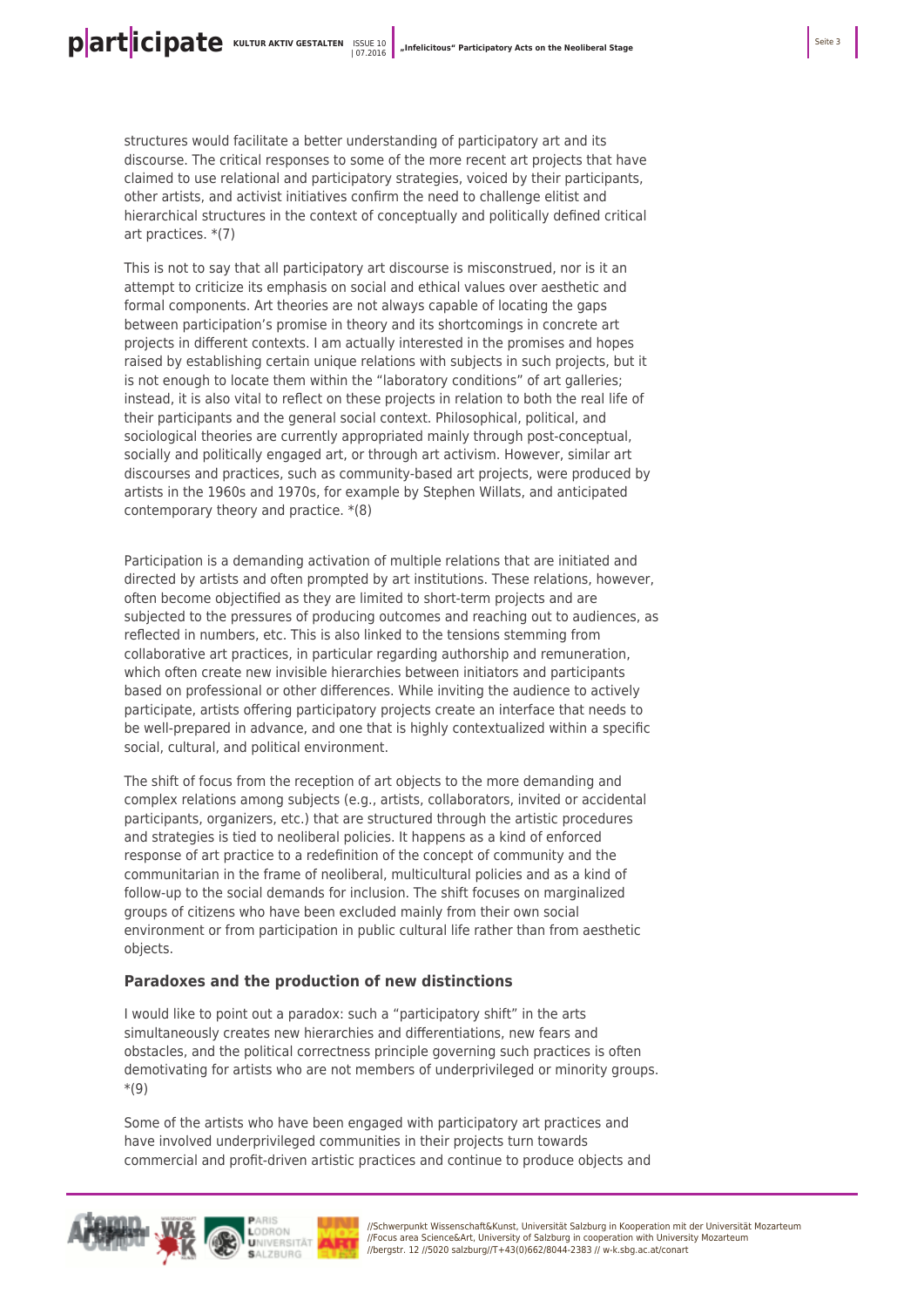cultural artifacts produced based on the previous collaborations. One of the reasons for this is that commercial galleries tend to ignore participatory art and art-forsocial-change practices, as such works are generally expensive to produce and difficult to present and tend to sell at art fairs and on the art market what is easier to sell: art objects—with the exception of those artists who work in these fields and have already become international stars and therefore possible "assets". Paradoxically, by turning towards underprivileged groups, artists profiled as "participatory" actually also play into the hands of the market. Ironically, this creates a vicious cycle, which, at the same time recuperates the art market and perpetuates both the elitist non-for-profit and the commercial art system. In the case of participatory art these mechanisms of appropriation, recuperation and rejuvenation are, however, not easily recognizable because they are dictated by the rules and institutions of the political and economic systems rather than by the art system and its institutions.

The aims of having more open art institutions and involving the audience more profoundly in the process of artistic practice and production and fostering their participation produces new distinctions and "elites" by inviting the audience to become directly involved at different levels, because at the same time, the participants are not given equal credit in the various stages of the process, such as the presentation of results at future exhibitions, their participation in traveling exhibitions, or share in income from possible sales. The participation of audiences can lead to the development of more diversified art and cultural policies among curators and art administrators, and it can foster a greater awareness among the "elitist" museums and gallery audiences of the existence of "other" publics/participants. However, such "other" audiences often turn out to be difficult to control and manipulate, and are frequently excluded from any possible recognition (e.g., in the end, they are merely recorded on a documentary video).

#### **Promises and the failure of promises**

"Free education" provided by participatory projects is one of the justifications for expanding the program of educational museums and other art institutions. Apart from this positive aspect of participatory practices, they have also been the key model for perpetuating the use of free labor in the art industry, which led me elsewhere to propose a mandatory budgetary item in such projects that could be called a "participatory budget" (Milevska 2014). (\*10) All this shows that the second type of participatory art is not necessarily more successful in terms of fulfillment of its promise, dubbed "felicitous acts" by J. A. Austin in the context of his Speech Act Theory.

According to Austin, the difference between what one says and what one does depends on the context and circumstances and hence the context can substantially affect fulfillment of a promise. \*(10) The second kind of participatory art is thus even more reliant on the socio-political context than the first. Such projects' "success" is also ever more resistant to a simple evaluation of their impact exactly due to the contradictions between the artistic and social positions, when the stage is not a theater stage in Austin's terms, but instead, the general political arena determines the art projects' influences. Therefore, I consider it more challenging to focus on the promises and the reasons for the failure of such promises in the second type of participatory art practices.

It is important to state that participatory art practices' problems in fulfilling the promises of democracy and emancipation (in terms of calling for equality in terms of ethnicity, gender, class, race, sexuality, and disability) are directly linked to the

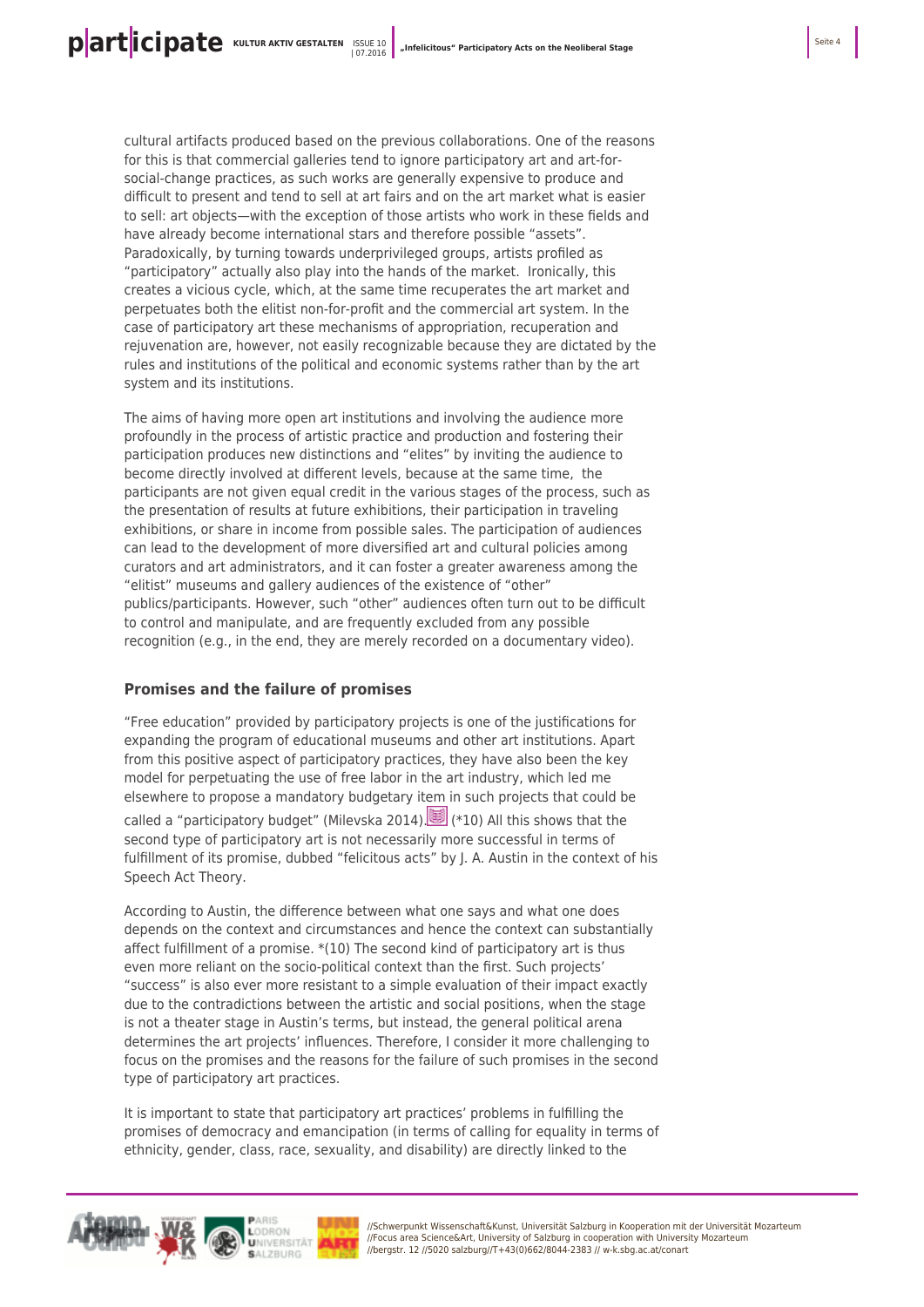context of the contemporary neoliberal society in which they operate. The artists' initial expectations may be leveled by caution and a self-critical approach, whereby the impact of the projects is presented more realistically, but the rhetoric of many participatory projects resonates with neoliberal political rhetoric. I would therefore like to locate the main reason for the failure of such a systemic "mission impossible" within the inner contradictions of contemporary democratic societies rather than in the organization or structure of such art projects. In whatever way participation is to be discussed in the context of art, it always necessarily refers to a certain "we" and to a specific identification with a particular community wherein members of different sub-groups (audience members, professional groups, homeless people, or children) become co-existing parts.

One part of this "we" is the artist, curator, art institution, or even the state (in some public art projects) that supposedly cares for the invisible, marginalized, or neglected "other" as the counter-part of the very same "we." The problem with this imaginary "we" is that it almost always exists for the period of the particular art event, with rare examples where the artists create self-sustainable projects that continue even when they leave. Long term participatory projects that do not function only for the duration of the exhibitions, but are planned well in advance in terms of structure, organization, projected aims, and also secure funding for all project participants have much better chances of achieving their expected goals or declared promises.

#### **Addressing the "we": Democratization and neoliberalism**

For me participatory art in general is related to the political theory of deliberative and participatory democracy and the inter-subjective philosophy of "being singular plural" as conceptualized by Jean-Luc Nancy, \*(11) as well as to Giorgio Agamben's work on coming community (Agamben 1993)[.](#page-8-3) (11) Jean-Luc Nancy, for example, reminded us that the aporia of the "we" is actually the main aporia of intersubjectivity, and he points out that it is impossible to pin down a universal "we" that always consists of the same components. \*(12) I therefore propose the hypothesis that when participation gives preference to the art institution and remains focused on the art system—which I have identified as the first type of participatory project—, it cannot truly fulfill the promises that characterize the second type of participation, precisely because of the limited outreach of art and cultural institutions from the outset, and the limited "we" that they address.

Interestingly, the constantly newly created "we" contains different parts and counter-parts, but does not give any indication of what has happened to the previous parts/participants who become a certain inoperative community (Nancy 1991: 80-81)[.](#page-8-4) (\*12) For Nancy, however, community occurs exactly in situations of interruption, fragmentation, and suspension: "Community is made of interruption of singularities… Community is not the work of singular beings, nor can it claim them as its works[.](#page-8-4).." (Nancy 1991: 31). ( $\mathbb{E}$  (\*12) This interpretation of community as being intrinsically inoperative and fragmentary helps us to understand the way in which participatory art projects function or fail to function in practice, especially when they are controlled by institutions. Similarly to Nancy, Agamben thinks of being-in-common as distinct from community (Agamben 1993: 87)[.](#page-8-3) (3) (\*11)

Participatory art projects aiming towards democratization could also be linked to the older philosophical progressive assumptions proposed by John Dewey, mainly in his critique of education as an instrument of social change (Dewey 2001: 333-341)[.](#page-8-5) (\*13) It is no coincidence that many participatory art projects are run by the

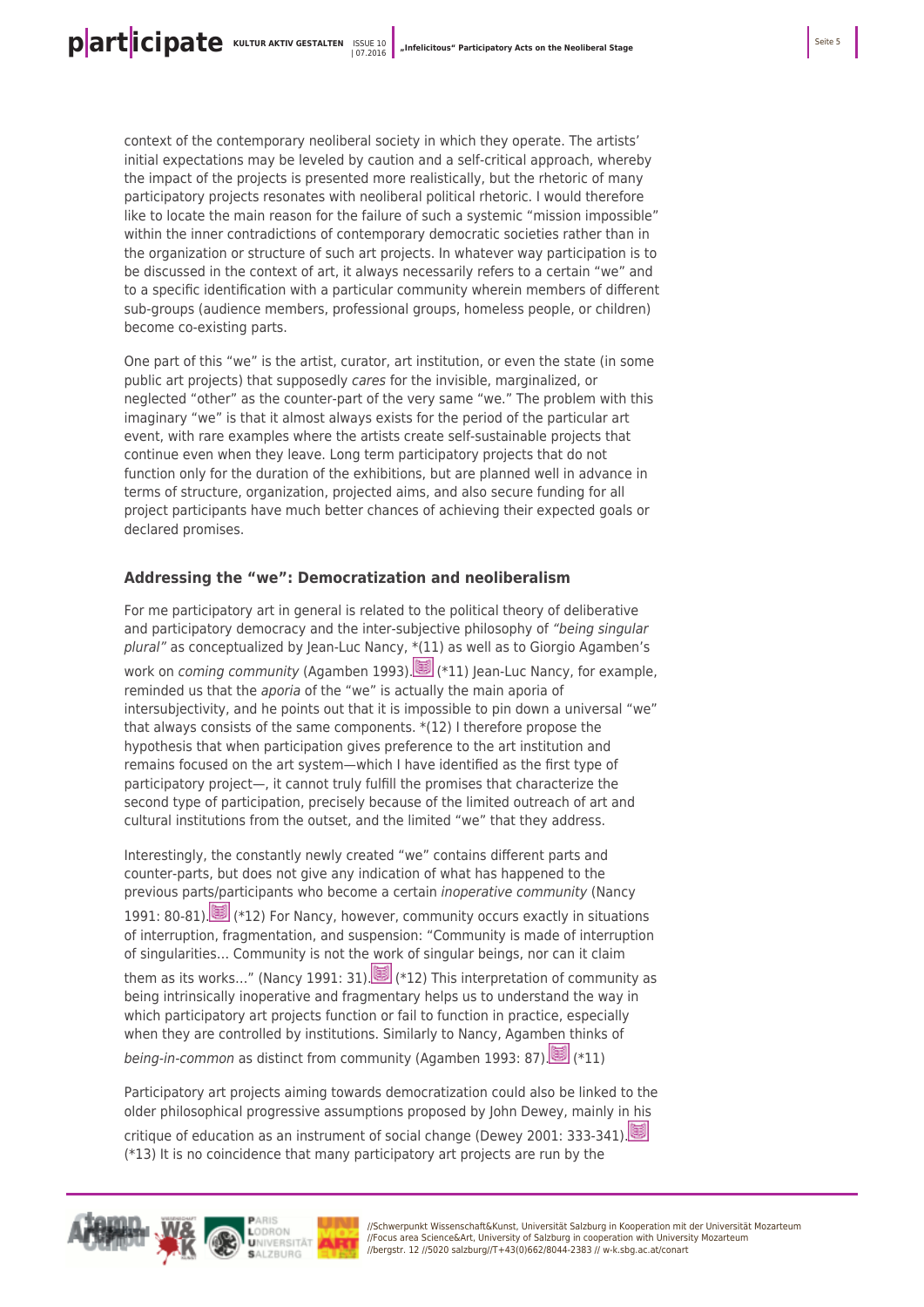educational departments of museums and other institutions, or are contextualized within pedagogy and epistemology. The "participatory turn" and "educational turn" are often interlinked through artistic and curatorial contemporary art projects engaging with critical education and pedagogy, mostly based on the ideas of Ivan Ilich (Deschooling Society), Paulo Freire (Pedagogy of the Oppressed, Pedagogy of Hope), Peter McLaren (Critical Pedagogy and Predatory Culture, Life in Schools: An Introduction to Critical Pedagogy in the Foundations of Education), and Jacques Ranciere (The Ignorant Schoolmaster). \*(13) Research and art projects by artists such as Olafur Elliasson, Tanja Ostojić, Tania Bruguera, Ahmet Ögüt, Chto Delat, and Pablo Helguera have indicated the pedagogical potential of participatory and socially focused art practices. \*(14)

Applying elaborate ethical research principles already at work in the social sciences and humanities may be helpful for artists in many respects—in appreciating the communities and the subjects whom they address with their projects, in creating projects that have the social relevance that they aim for in the first place, in understanding the tensions and conflicts between the spectacle of representation of the communities in directed performances and the fulfillment of the hopes to bring about social change (Brigstocke 2011;(\*14) Noorani/Blencowe/Brigstocke 2013; (\*15) Billington et.al. 2015(\*16)). Already in the late 1980s Raymond Williams offered a very ambivalent definition of democratic culture addressing the

contradictions and controversies surrounding culture as a resource of hope and as a means to foster democracy (Williams 1989: 3-18).(\*17)

Participatory art projects can easily become caught within a vicious cycle of criticism that does not take into account any positive aspects or outcomes, because they often end before making any proposals for self-sustainable participation or providing any models that would secure the desired and promised social effects. However, most of these projects are still welcomed by society, since mild, social critique that eventually recuperates the institutions critiqued and most likely perpetuates the status quo is preferred to a more direct political critique of social inequality and injustice.

Authors such as Jodi Dean and Slavoj Žižek have pointed out the fundamental contradictions between democracy and neoliberal social developments. For example, Dean argued that while the left attempted to develop and defend a collective vision of equality and solidarity, the ascendance of "communicative capitalism," consumerism-driven gridlocks, privileging of self over group interests, and the embrace of the language of victimization have constantly undermined such attempts (see Dean 2009)[.](#page-8-10) (\*18) Žižek went so far as to announce the separation of the two: "the eternal marriage between capitalism and democracy has ended" (Dutent 2013).(\*19) However, this separation has not been politically acknowledged despite the fact that it has become more obvious in the wake of recent economic and political scandals, such as the Panama Papers, which have exposed the close link between democratic and neoliberal powers. It is currently extremely difficult to make a clear distinction between democratic norms and values and right-wing politics, and it becomes especially difficult to define and justify when it comes to the analysis of governing when financial capital and philanthropy are the main resources for supporting politically engaged and participatory art projects.

The second type of participatory art often leads artists to engage in social activism, and to collaborate and show solidarity with existing and newly established activist organizations in order to overcome the paradox of democracy in neoliberal times

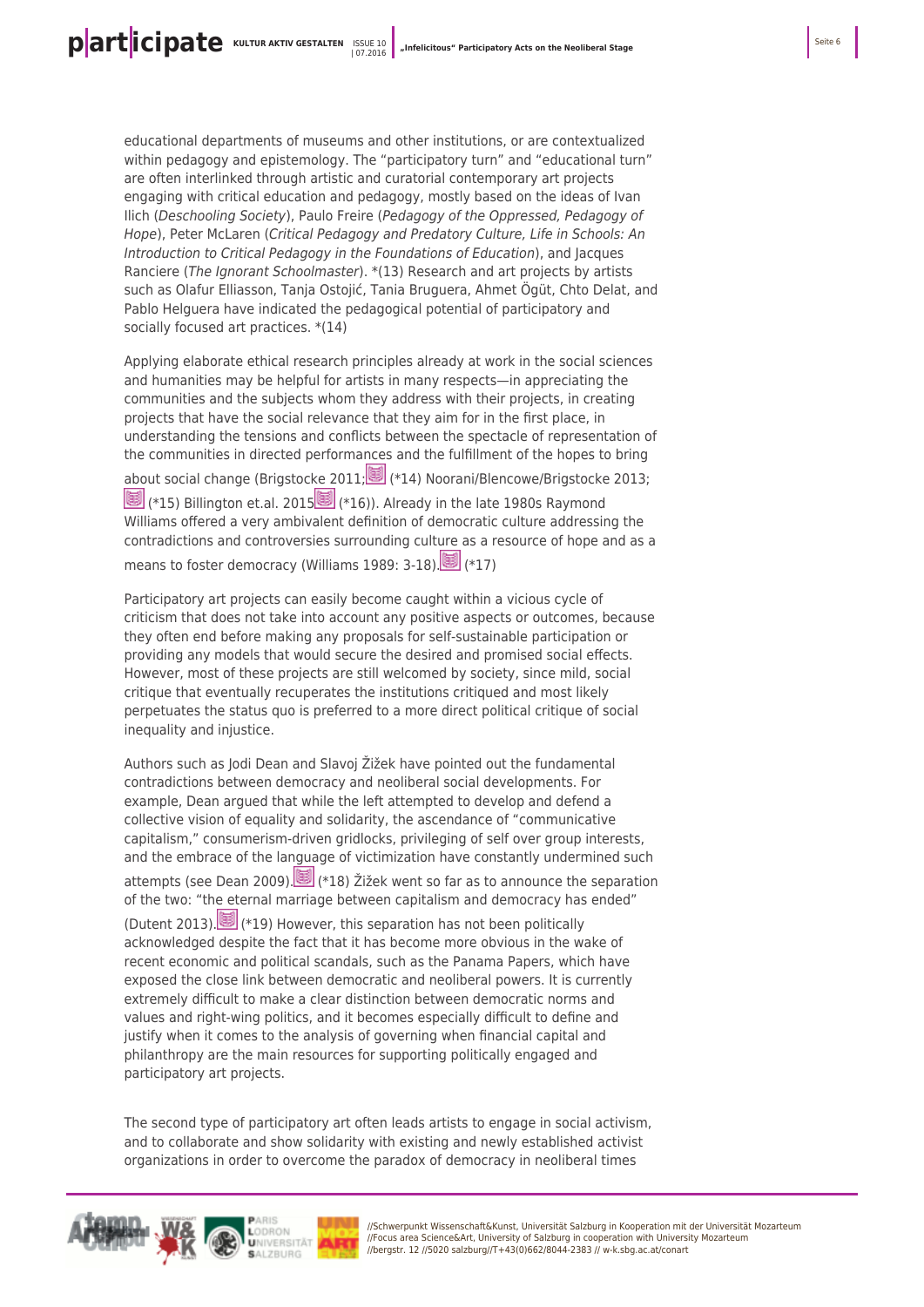(Clements 2011: 18-30)[.](#page-8-12) (\*20) Solidarity and collaboration between artists and non-professional community members may overturn fears of negative responses to affirmative action in the realms of art, culture, and education. Participatory art often focuses on issues such as social inclusion of different communities and individuals—with reference to ethnicity, gender, race, and class—in all social strata. Participatory art projects often use means that express values similar to political correctness, when they critique privileges, exploitation, and discrimination in order to overcome inequality. \*(15)

Another radical aim of some participatory arts projects is to fundamentally change society. Art, then, is understood as an "imperative," \*(16) or a fetishization: as a call for revolution, which means that its successes or failures are measured against the projects' revolutionary prerogatives (Penny 2011)[.](#page-8-13) (\*21) The interpretation of art as an agency meant to overcome the main social and ideological obstacles outside of democratic systems has been heavily critiqued. But the accusation and reproach that such a notion imposes excessive expectations on the social impact of art activists' projects is made from a safe and privileged position on the part of critics. On the one hand, one could not agree more that participatory art projects establish a new and more productive context for such entanglements with neoliberal politics and that they open up new potentialities for greater social impact of contemporary art practices in general. On the other hand, it becomes obvious that by organizing participatory art projects, art institutions often compensate for the lack of establishing and developing a profound and long-term relationship with their audiences who have become mere numbers and statistics required for further funding applications. The distinction between "audience" and "participants" may also very well be simply an artificial distinction that leaves the institution with control to define the terms and "limits" of participation.

Furthermore, through a subtle transfer of their programming to artists, institutions can exploit participatory art as a kind of "liability reserve," as along with the assignment, they also transfer their social responsibilities. To conclude, it is not possible to discuss the paradigm shift from objects to subjects in participatory art in isolation from the general social context and without taking into consideration all involved parties (governmental policies, economic changes, institutional interdependence of cultural policy decision makers with real politics, local governance deliberation, etc.). The experiences of Brazil's Porto Alegre participatory budgeting, which is the main financial instrument of the community's selfsustainable policy,  $*(17)$  or the art informed by the Occupy movements show that art that takes social context into account, can lend its own means to such movements. \*(18)

#### **Conclusion**

To state it quite bluntly, the general socio-political and economic context in which art is produced and practiced inevitably over-writes participatory art's ambitious goals. This calls for further distinctions to be made among participatory art projects of the second type that rely on different, concrete historical, cultural, and sociopolitical contexts and promise a move towards democratization. These projects also induce hope for a more profound discussion of how different participatory artists position themselves in the general social and political contexts on the one hand and of the relevance of art institutions' responsibility on the other. It is difficult to imagine and expect any social changes prompted by artistic projects in the long run without support from both the institutions where the projects are organized and the communities for whose empowerment such projects were conceptualized and initiated in the first place. \*(19)

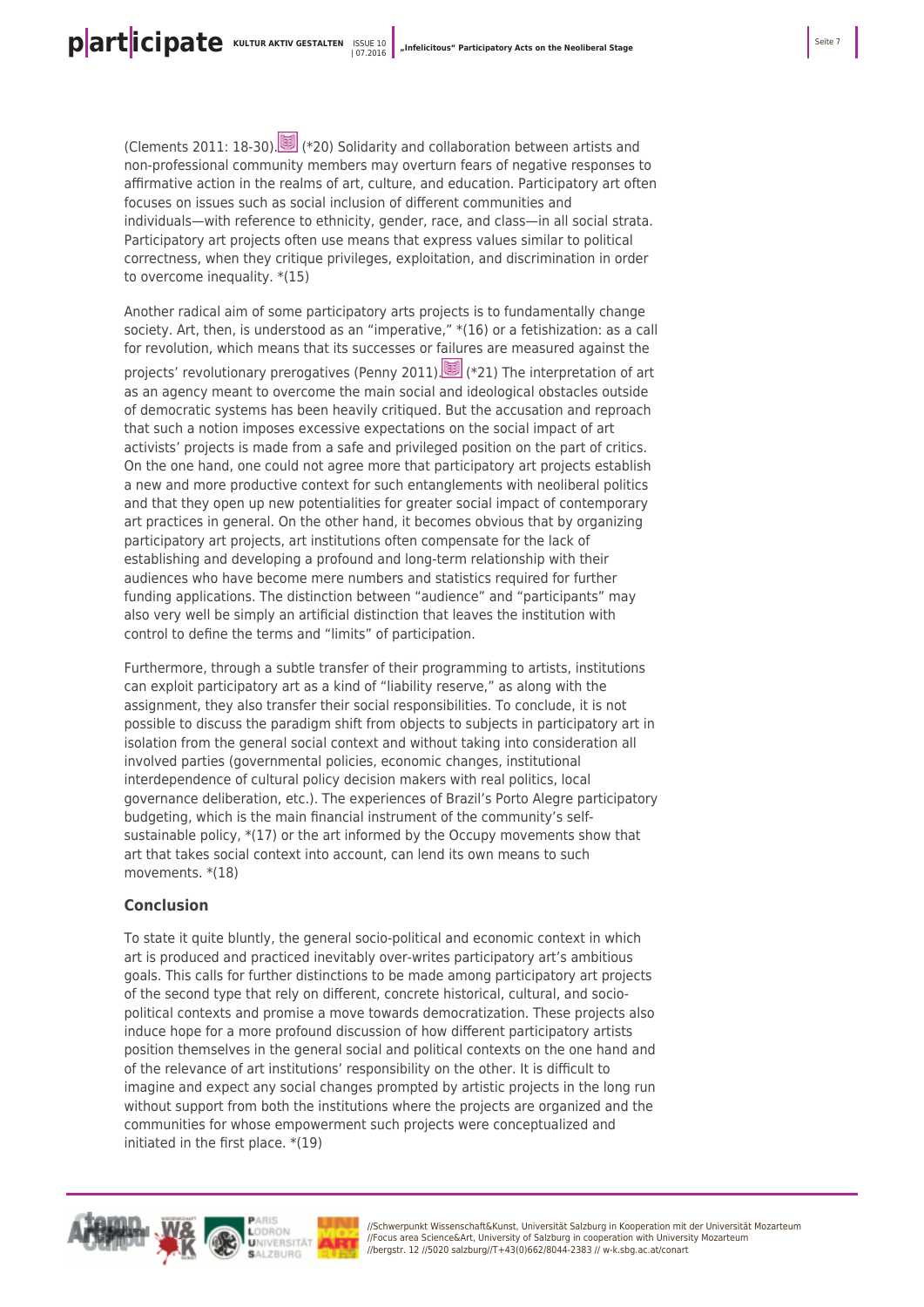However, although theoretical and academic research may help to analyze the advantages and obstacles regarding the social relevance and impact of participatory art projects, any prescriptive propositions are inadequate without concrete references to particular contexts and projects. \*(20) Even though neoliberalist cultural policies currently prevail in most European countries, \*(21) the gap between promise and delivery remains wide and predictable, given the stringent neoliberal policies that appropriate participatory art and manipulate its aims to gain political "points," while interpreting its failures as "infelicitous" acts and justification for the most blatant populist ideology.

#### Acknowledgements:

I would like to express my gratitude to Elisabeth Klaus, Anita Moser and Marcel Bleuler for their constructive feedback and comments, as well as Lisa Rosenblatt for proofreading.

## **//Zur Person**

#### Suzana Milevska

Suzana Milevska is an independent curator and theorist of art and culture based in Skopje, Macedonia.Her projects focus on postcolonial critique of identity politics and the hegemonic power regimes of representation at the intersection of gender, ethnicity, race and sexuality. She was a Fulbright Senior Research Scholar and has a Ph.D. in Visual Cultures from Goldsmiths College London. In 2010 she published the book Gender Difference in the Balkans and edited the book The Renaming Machine: The Book. She was the Endowed Professor for History of Central and South Eastern European Art Histories at the Academy of Fine Art in Vienna and a visiting professor at the Visual Culture Unit – Technical University Vienna (2013-15).

## **//Literaturnachweise**

- <span id="page-7-0"></span>\*1 Bourriaud Nicolas (2002): Relational Aesthetics. Paris: Les Presse Du Reel. 9.
- <span id="page-7-1"></span>\*2 Fontaine, Claire (2012): "Giving shape to painful things" (Interview). In: Fontaine, Claire/Culp, Andrew / Crano, Ricky: Radical Philosophy, 175 (Sep/Oct 2012). /https://www.radicalphilosophy.com/interview/claire-fontaine. (September 15, 2015)
- \*3 Milevska, Suzana (2006): Participatory Art: A Paradigm Shift from Objects to Subjects. In: springerin, volume 12/2, 2006: 18-23. http://www.springerin.at/dyn/heft\_text.php?textid=1761&lang=en (April 25, 2006).
- \*4 O. V.: Socially engaged art—an 'arts' perspective. In: Colouring in culture, https://colouringinculture.wordpress.com/tag/kester/?blogsub=confirming#subscribe-blog. (April 2, 2015)
- <span id="page-7-2"></span>\*5 Agamben, Giorgio (1998): Homo Sacer: Sovereign Power and Bare Life, trans. Daniel Heller-Roazen. Stanford: Stanford University Press, 166.
- \*6 Brown, Alan (2006): The Five Modes of Arts Participation. http://www.artsjournal.com/artfulmanager/main/005967.php. January 31, 2006.
- \*7 Möntmann, Nina: The Rise and Fall of New Institutionalism: Perspectives on a Possible Future. In: Raunig, Gerald/ Ray, Gene (Eds.): Art and Contemporary Critical Practice: Reinventing Institutional Critique. London:

<span id="page-7-4"></span><span id="page-7-3"></span>

VERSITÄT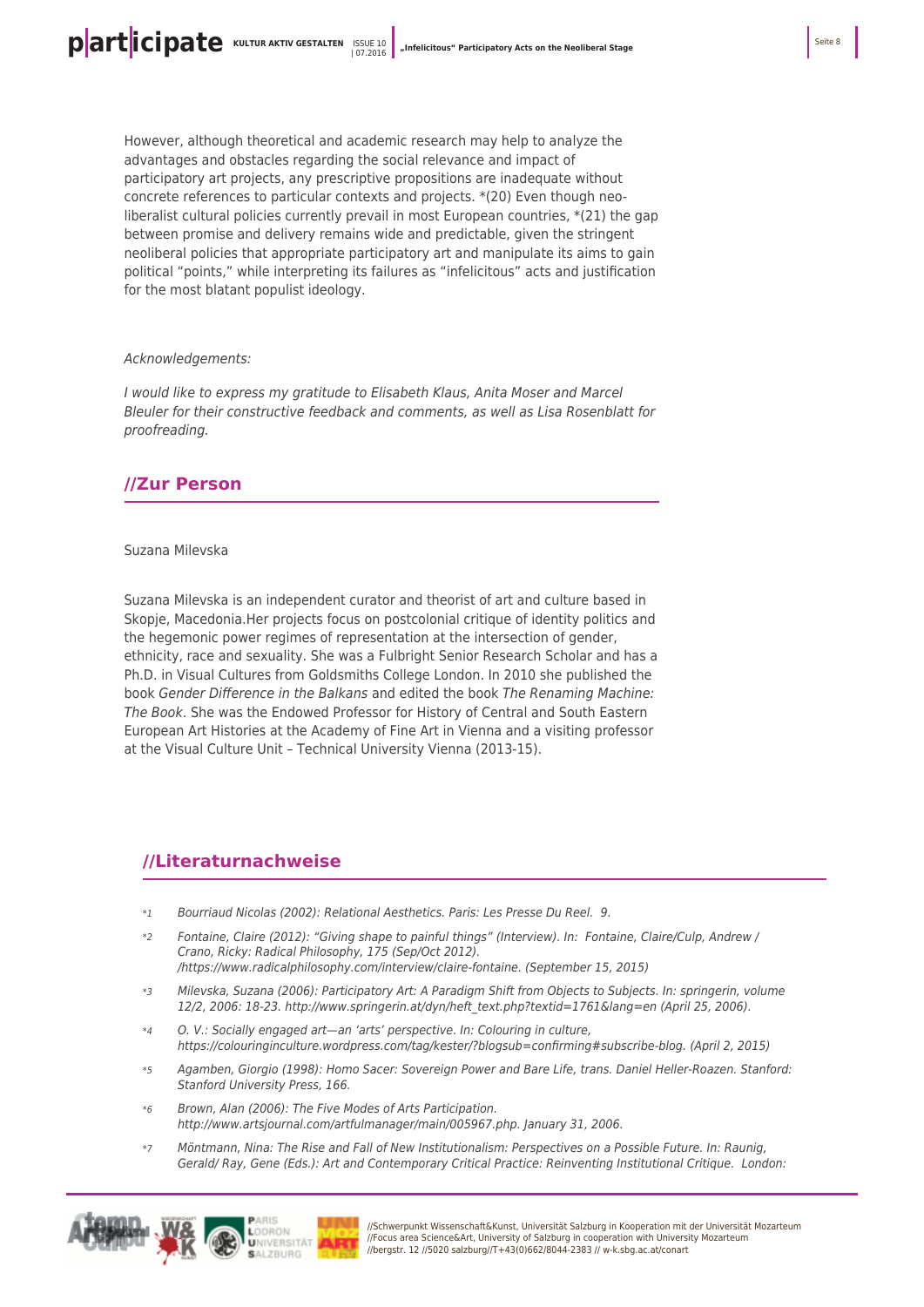Mayfly, 155–161.

- <span id="page-8-0"></span>\*8 Alberro, Alexander and Stimson, Blake (Eds.) (2009): Institutional Critique: An Anthology of Artists' Writings. Cambridge, MA: MIT Press.
- <span id="page-8-1"></span>\*9 Steyerl, Hito (2006): The Institution of Critique. In: eipcp, european institute for progressive cultural policies: transversal, do you remember institutional critique?, 01.2006, http://eipcp.net/transversal/0106/steyerl/en/base\_edit.
- <span id="page-8-2"></span>\*10 Milevska, Suzana (2014): Participatory Budgeting.Presentation at Critical Management in Curating, December 9–10, 2014, , Vienna, schnittpunkt ausstellungstheorie & praxis www.schnitt.org in co-operation with the Österreichisches Museum für Volkskunde http://www.schnitt.org/critical-management/criticalmanagementincurating/
- <span id="page-8-3"></span>\*11 Agamben, Giorgio (1993): The Coming Community. Minneapolis, MN: Minnesota University Press.
- <span id="page-8-4"></span>\*12 Nancy, Jean-Luc (1991): The Inoperative Community, ed. by Peter Connor. Minneapolis, MN: Minnesota University Press, 80-81.
- <span id="page-8-5"></span>\*13 Dewey, John (2001): Education and Social Change. In: Schultz, Fred (ed.): SOURCES, Notable Selections in Education (3rd ed.). New York: McGraw-Hill Dushkin, 333–341.
- <span id="page-8-6"></span>\*14 Brigstocke, Julian: Review Three: Aesthetics, Authority and the Performance of Community. In: Authority Research Network, School of Geography, Politics & Sociology, Newcastle University. October 1, 2011 http://www.authorityresearch.net/uploads/8/9/4/1/8941936/review\_3\_-\_aesthetics\_authority\_and\_the\_perform ance\_of\_community.dot. (April 2, 2015)
- <span id="page-8-7"></span>\*15 Noorani, Tehseen/Blencowe, Claire/Brigstocke, Julian (2013): Problems of Participation: Reflections on Authority, Democracy, and the Struggle for Common Life, eds., Lewes, UK: ARN Press.
- <span id="page-8-8"></span>\*16 Billington Josie/Fyfe, Hamish/Milling, Jane/Schaefer, Kerrie: Connected Communities: Participatory Arts and Well-being Past and Present Practices. http://www.ahrc.ac.uk/documents/project-reports-and-reviews/connected-communities/participatory-arts-and -well-being/. (December 25, 2015)
- <span id="page-8-9"></span>\*17 Williams, Raymond (1989): Culture is Ordinary. In: Williams, Raymond: Resources of Hope: Culture, democracy, socialism, ed. by R Gable., London: Verso, 3–18.
- <span id="page-8-10"></span>\*18 Dean, Jodi (2009): Democracy and Other Neoliberal Fantasies: Communicative Capitalism and Left Politics. Durham, N.C.: Duke University Press.
- <span id="page-8-11"></span>\*19 Dutent, Nicolas: The eternal marriage between capitalism and democracy has ended, Interview with Slavoj Žižek, trans. by Harry Cross. In: L'Humanité (English edition), September 2, 2013. http://www.humaniteinenglish.com/spip.php?article2332. (April 2, 2015)
- <span id="page-8-12"></span>\*20 Clements, Paul (2011): The Recuperation of Participatory Art Practices In: International Journal of Art and Design Education, 30.1, 18-30.
- <span id="page-8-13"></span>\*21 Penny, Laurie (2011): Protest by consensus: Laurie Penny on Madrid's Occupy. In: New Statesman, October 16, 2011. http://www.newstatesman.com/blogs/laurie-penny/2011/10/spain-movement-square-world. (December 25, 2015)
- \*22 Milevska, Suzana (2015): Auf der neoliberalen Bühne: Die uneingelösten Versprechen und Hoffnungen partizipatorischer Kunst für die Demokratisierung der Gesellschaft. In: BILDPUNKT Herbst 2015. http://www.igbildendekunst.at/de/bildpunkt/bildpunkt-2015/demokratie-im-praesens/auf-der-neoliberalen-bu ehne.htm.
- \*23 Lind, Maria (2004): Actualisation of Space: The Case of Oda Projesi. www.republicart.net/disc/aap/lind01\_en.htm. (August 15, 2006)
- \*24 Bishop, Claire (2006): The Social Turn: Collaboration and its Discontents. In: Artforum, February 2006, vol. XLVI, no. 6, pp. 178–183.
- \*25 Bishop, Claire (ed.) (2006): Participation Documents of Contemporary Art, ed. London: Whitechapel/Cambridge: MIT Press.
- \*26 Goldenberg, David (2012): A short history of Post Autonomy. In: The Scenarios of Post Autonomy. The Studio: Glenda Cinquegrana, September 19 – October 8, 2012, https://www.academia.edu/12205149/A\_short\_history\_of\_Post\_Autonomy. (December 26, 2015)
- \*27 Goldenberg, David / Reed, Patricia (2008): What is participatory practice? In: Fillip 8, Fall 2008. http://fillip.ca/content/what-is-a-participatory-practice. (December 23, 2015)
- \*28 Sholette, Gregory (2016): Merciless Aesthetic: Activist Art as the Return of Institutional Critique. A Response to Boris Groys. In: FIELD A Journal of Socially Engaged Criticism. Issue 4/Spring, 2016. http://field-journal.com/issue-4/merciless-aesthetic-activist-art-as-the-return-of-institutional-critique-a-respon se-to-boris-groys.

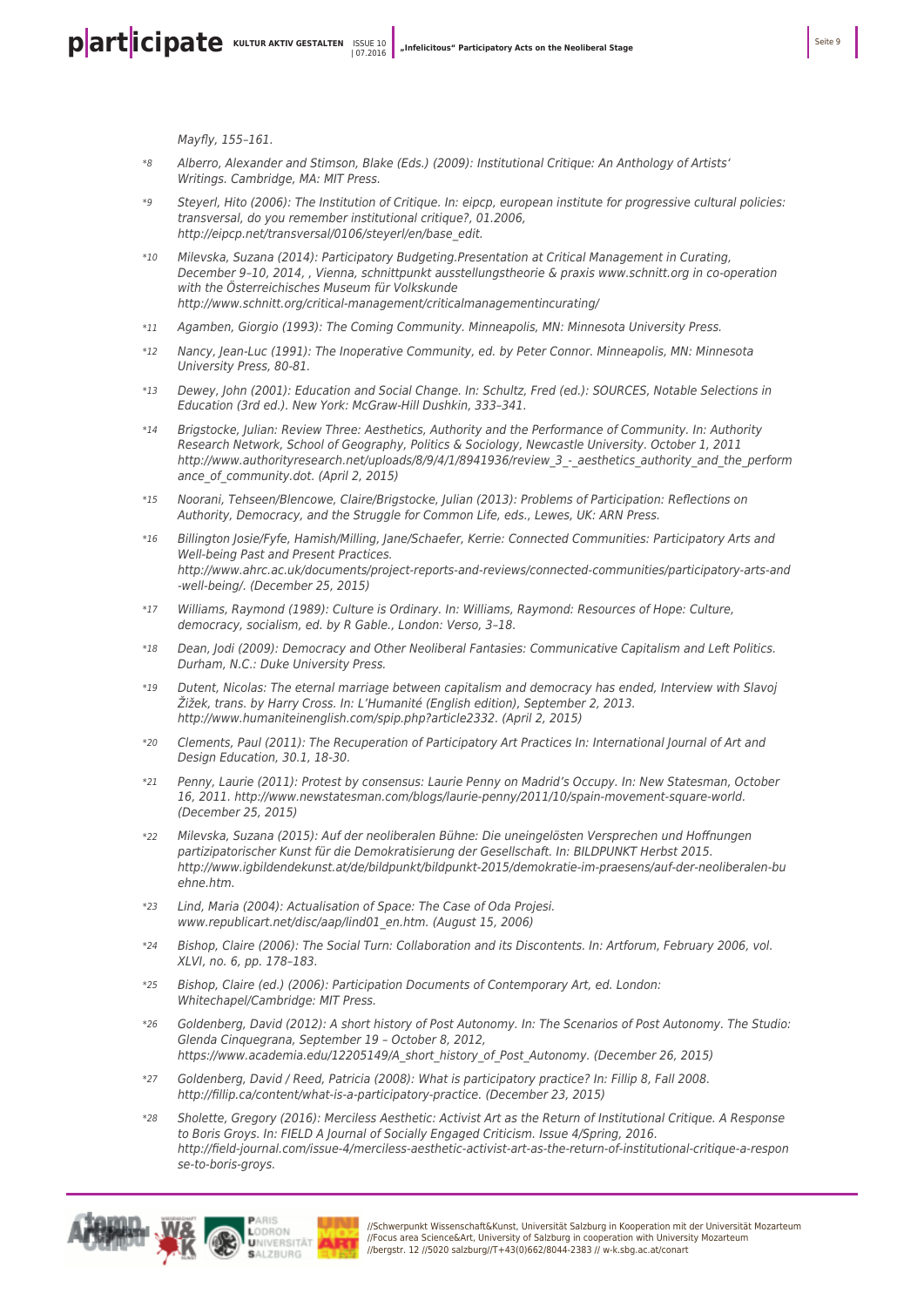**p** art **icipate KULTUR AKTIV GESTALTEN ISSUE 10** 

n-museum-creative-time/

- \*29 Kimball, Whitney (2013): Should Art Volunteers Be Paid? Some Suzanne Lacy Volunteers Say Yes,. In: art f city October 18, 2013. http://artfcity.com/2013/10/18/should-volunteers-be-paid-all-the-time-suzanne-lacy-volunteers-think-yes/
- \*30 Bocar, Leina et.al. (2013): Open Letter to Suzanne Lacy, Nato Thompson, Catherine J. Morris, Brooklyn Museum, Creative Time in: http://bureaux.petitemort.org/2013/10/open-letter-to-suzanne-lacy-nato-thompson-catherine-j-morris-brookly
- \*31 Graham Janna/Vass Nicolas (2014): Intervention / Art. In: p/art/icipate—Kultur aktiv gestalten # 05. https://www.p-art-icipate.net/intervention-art/
- \*32 Nagel, Thomas (1979): The policy of preference. In The Mortal Questions, Cambridge, UK: Cambridge University Press, 91–105.
- \*33 Austin, John A. (1975): How to Do Things with Words, eds. J. O. Urmson and Marina Sbisa, 2nd edition. Cambridge, MA: Harvard University Press, 100.
- \*34 Felman, Shoshana (2002): The Scandal of the Speaking Body Don Juan with J. L. Austin, or Seduction in Two Languages, Stanford, CA: Stanford University Press.
- \*35 Nancy, Jean-Luc (2000): Being Singular Plural. Stanford, CA, Stanford University Press, , p. 13.
- \*36 Vidokle, Anton: Notes for an Art School-Exhibition as School in a Divided City, [http://byanalogy.org/texts/02%20-%20Anton%20Vidokle%20-%20Exhibition%20as%20School%20in%20a%2](http://byanalogy.org/texts/02%20-%20Anton%20Vidokle%20-%20Exhibition%20as%20School%20in%20a%20Divided%20City.pdf) [0Divided%20City.pdf](http://byanalogy.org/texts/02%20-%20Anton%20Vidokle%20-%20Exhibition%20as%20School%20in%20a%20Divided%20City.pdf)
- \*37 Ögüt, Ahmet (2012): Silent University. [http://thesilentuniversity.org](http://thesilentuniversity.org/).
- \*38 Helguera, Pablo (2011): Education for Socially Engaged Art: A Materials and Techniques Handbook, Jorge Pinto Books Inc.
- \*39 Zinggl, Wolfgang / (2001): WochenKlausur: Sociopolitical Activism in Art. Wien: Springer.
- \*40 Raunig, Gerald (2015): DIVIDIUM. Vienna: transversal texts, p. 17.
- \*41 UNESCO—MOST Clearing House Best Practices Database (n.d.): The Experience of the Participative Budget in Porto Alegre Brazil, in [http://www.unesco.org/most/southa13.htm.](http://www.unesco.org/most/southa13.htm)
- \*42 The Hague Academy for local governance (2014): Fiscal Decentralisation and Local Finance, in [http://thehagueacademy.com/blog/2014/04/fiscal-decentralisation-local-finance/?gclid=CjwKEAjw0KK4BRDCi](http://thehagueacademy.com/blog/2014/04/fiscal-decentralisation-local-finance/?gclid=CjwKEAjw0KK4BRDCiKHD5Ny8pHESJACLE620AhAIZDM9hdVhA8goXOfLwZk3aKPsK2zKbgKBYXEN8BoCfbvw_wcB) KHD5Ny8pHESJACLE620AhAIZDM9hdVhA8qoXOfLwZk3aKPsK2zKbqKBYXEN8BoCfbvw\_wcB
- \*43 V&A Shop:<http://www.vandashop.com/Disobedient-Objects-Exhibition/b/4930353031>.
- \*44 Trends Watch 2016: [http://www.aam-us.org/resources/center-for-the-future-of-museums/projects-and-reports/trendswatch/trends](http://www.aam-us.org/resources/center-for-the-future-of-museums/projects-and-reports/trendswatch/trendswatch2016) [watch2016](http://www.aam-us.org/resources/center-for-the-future-of-museums/projects-and-reports/trendswatch/trendswatch2016); <http://www.aam-us.org/resources/center-for-the-future-of-museums/projects-and-reports/trendswatch>
- \*45 Voon, Claire: Report Advises Museums on How to Be More Inclusive and Maximize Happiness. In: hyperallergic, March 10, 2016, [http://hyperallergic.com/281215/report-advises-museums-on-how-to-be-more-inclusive-and-maximize-happin](http://hyperallergic.com/281215/report-advises-museums-on-how-to-be-more-inclusive-and-maximize-happiness/?ref=featured) [ess/?ref=featured](http://hyperallergic.com/281215/report-advises-museums-on-how-to-be-more-inclusive-and-maximize-happiness/?ref=featured). (April 10, 2016)
- \*46 MAPSI—Managing Art Projects with Societal Impact:<http://www.mapsi.eu/>

## **//Fussnoten**

- \* 1 This text is actually a longer version of the more recent article: Milevska (2015).
- \* 2 For example, the use of food in Rirkrit Tiravanija's projects presented in art institutions could be interpreted as both relational and participatory, making a clear cut distinction between these terms difficult, although his project The Earth (1998) with Kamin Letchaiprasert, imagined as a self-sustainable environment in Thailand (near Sanpathong) links Tiravanija's work more obviously to participatory art.
- \* 3 The older discussions dealing with the terms as "new genre public art" (coined by Susanne Lacy) or "community based art" resonate with participatory art. For more recent debates on participatory art practices and theories, see: Lind 2004; Bishop 2006; Bishop (ed.) 2006.



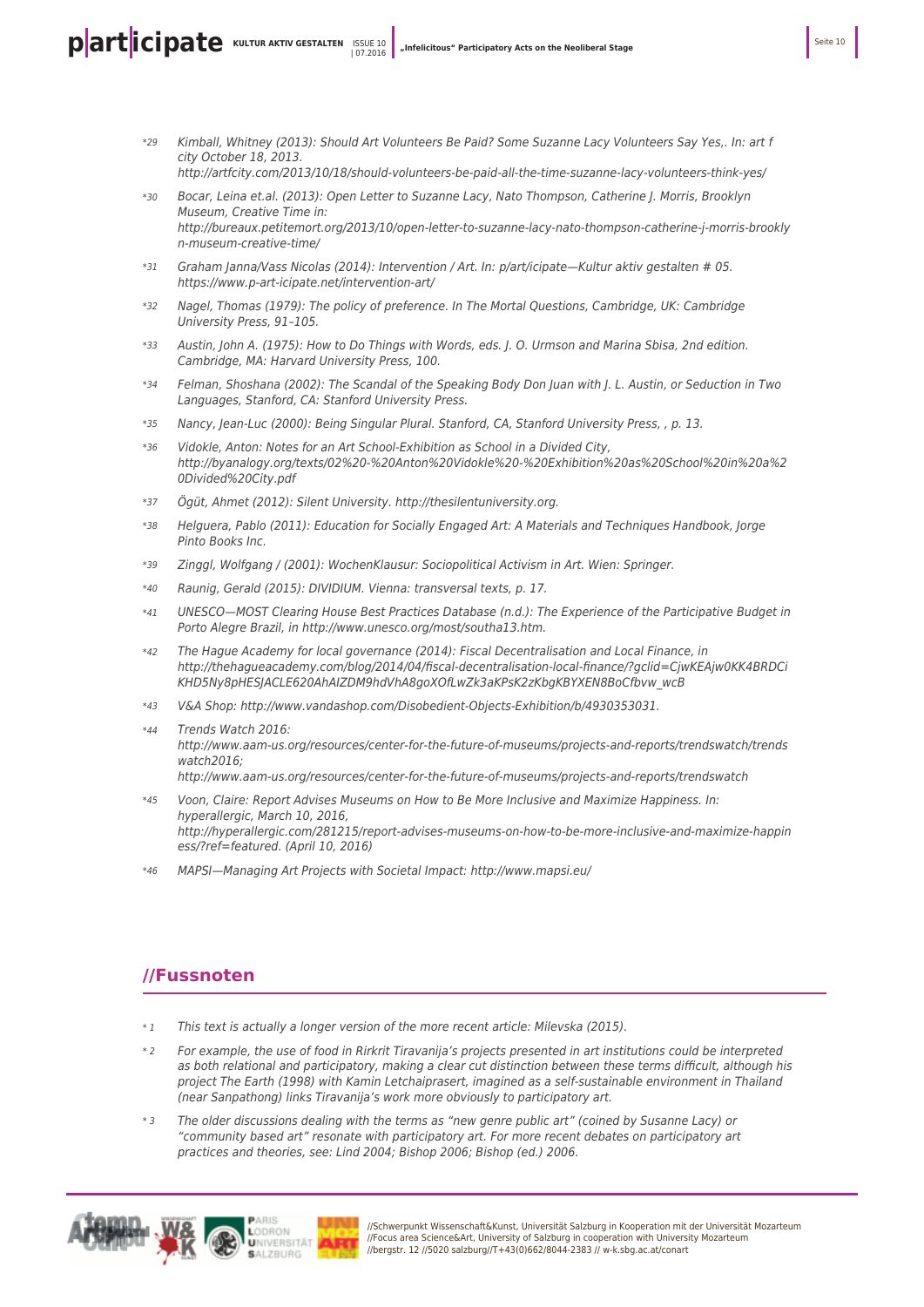- 
- \* 4 Here I want to acknowledge my gratitude to the artist David Goldenberg for his generous revision suggestions, comments, and text recommendations including: Goldenberg 2012, Goldenberg/Reed 2008.
- \* 5 In his recently published article, Gregory Sholette had argued that activist art returns as a new and politically more effective institutional critique, an argument that could also be linked with several more recent participatory practices striving towards institutional critique. See Sholette 2016.
- \* 6 For example, most projects that dealt with issues related to the condition of Roma in Europe during the Decade of Roma Inclusion (an official instrument of EU that focused from 2005 to 2015 on supporting art and cultural projects centered around Roma issues) did not have a long-term impact: although there were many art projects financed with the EU funds, and even two Roma Pavilions curated at the Venice Biennial, Roma artists have yet to be included in any major international art Exhibition.
- For example, some artists, activist initiatives, and collectives (such as [WAGE,](http://www.wageforwork.com/) [Precarious Workers Brigade](http://precariousworkersbrigade.tumblr.com/), ArtLeaks) have scrutinized and critically evaluated participatory art projects for their inconsistent labor policies. The case of the feminist artist Susan Lacy is one of the most contradictory since she was one of the pioneers of such practices: her project Between the Door and the Street at the Brooklyn Museum coorganized by Creative Time was targeted in an open letter from the participants (Bocar et.al. 2013) and in a text (Kimball 2013).

Another example of similar critique was when Yvonne Rainer criticized Marina Abramović for her performance at a MOCA gala fundraiser in an open letter sent to the director of the institution and the artist; see Graham/Vass 2014.

- \* 8 However, exactly his practice recently turned appealing and easily recuperated by institutions although his historic significance cannot be undermined.
- \* 9 Particularly relevant for this discussion is Thomas Nagel's commentary on the negative effects of affirmative action and preferential policies favoring students from underprivileged backgrounds in the U.S. educational system. See Nagel 1979: 91–105.
- \* 10 See Austin 1975: 100. For a more precise analysis of the failure behind all speech acts, e.g., a promise uttered from a performing stage, see Shoshana Felmann's text on Molière's Don Juan and his character's double speech: Felman 2002.
- \* 11 Nancy's concept of being is always already being with. According to him, being always entails with as an inevitable conjunction that links different singularities. See: Nancy 2000: 13.
- \* 12 He refers to the problem that, at this moment, we cannot truly say "we," that we have forgotten the importance of being-together, being-in-common, and belonging and that we live without relations (Nancy 2000: 75).
- \* 13 Future Academy (2002–2007), Clementine Deliss, Edinburgh College of Art (eca), Academy (2006), Charles Esche/Irit Rogoff, Vanabbe Museum, Radical Education (2006–2014), Bojana Piškur, Moderna Galerija, Ljubljana, Deschooling Classroom (2011–2013), TkH/Kontrapunkt.
- \* 14 In the last decade we've seen the rise of such education-focused participatory art projects, e.g., Tanja Ostojić, Office for Integration-Language Lessons (2002), The School of Engaged Art, Bertolt Brecht's "Lehrstücke" inspired Russian collective Chto Delat, Anton Vidokle's Unitednationplaza, Berlin (after the cancelation of the European Biennial Manifesta 6, 2006, Nicosia/Cyprus), see: Vidokle (n.d.); most of the long-term projects by Tania Bruguera (e.g., Immigrant Movement International, conceptualized in 2006, implemented between 2010–2015); Ahmet Ögüt's Silent University, (2012–); and the instruction works and books by [Pablo Helguera,](http://www.amazon.com/s/ref=dp_byline_sr_book_1?ie=UTF8&field-author=Pablo+Helguera&search-alias=books&text=Pablo+Helguera&sort=relevancerank) e.g. Helguera 2011.
- \* 15 The continuous efforts and work strategies of artists, groups, and collectives that dedicated their practice to participatory art are not easy to follow, analyze, or evaluate, since they are often of small scale, locally produced and presented in a low-key way (e.g., the Berlin based NGBK, or the Vienna based collective WOCHENKLAUSUR, see Zinggl/Barber 2001).
- \* 16 Or "Imperative der Involvierung" as coined by Raunig 2015: 17.
- \* 17 For more information on the structure of the participative budget as an example of urban creative selfgovernance in Porto Alegre, Brazil, see: UNESCO – MOST Clearing House Best Practices Database (n.d.), and how this example even became a topic of an academic course at the Hague Academy for Local Governance, see: The Hague Academy for Local Governance 2014.
- \* 18 For example, the exhibition Disobedient Objects that was held at the Victoria and Albert Museum in London (July 26, 2014–February 1, 2015) addressed different forms of collaboration between artists and grass-root activist movements, but nevertheless, the "disobedient" art objects turned souvenirs, such as Suffragettes' teapots, were available for purchase in the museum's shop, as usual, thus emphasizing the major contradictions between the spaces of museums and barricades. See: V&A Shop (http://www.vandashop.com/Disobedient-Objects-Exhibition/b/4930353031).
- \* 19 In the 2016 issue of Trends Watch, the website publishing the annual reports of The [Center for the Future of](http://www.aam-us.org/resources/center-for-the-future-of-museums)